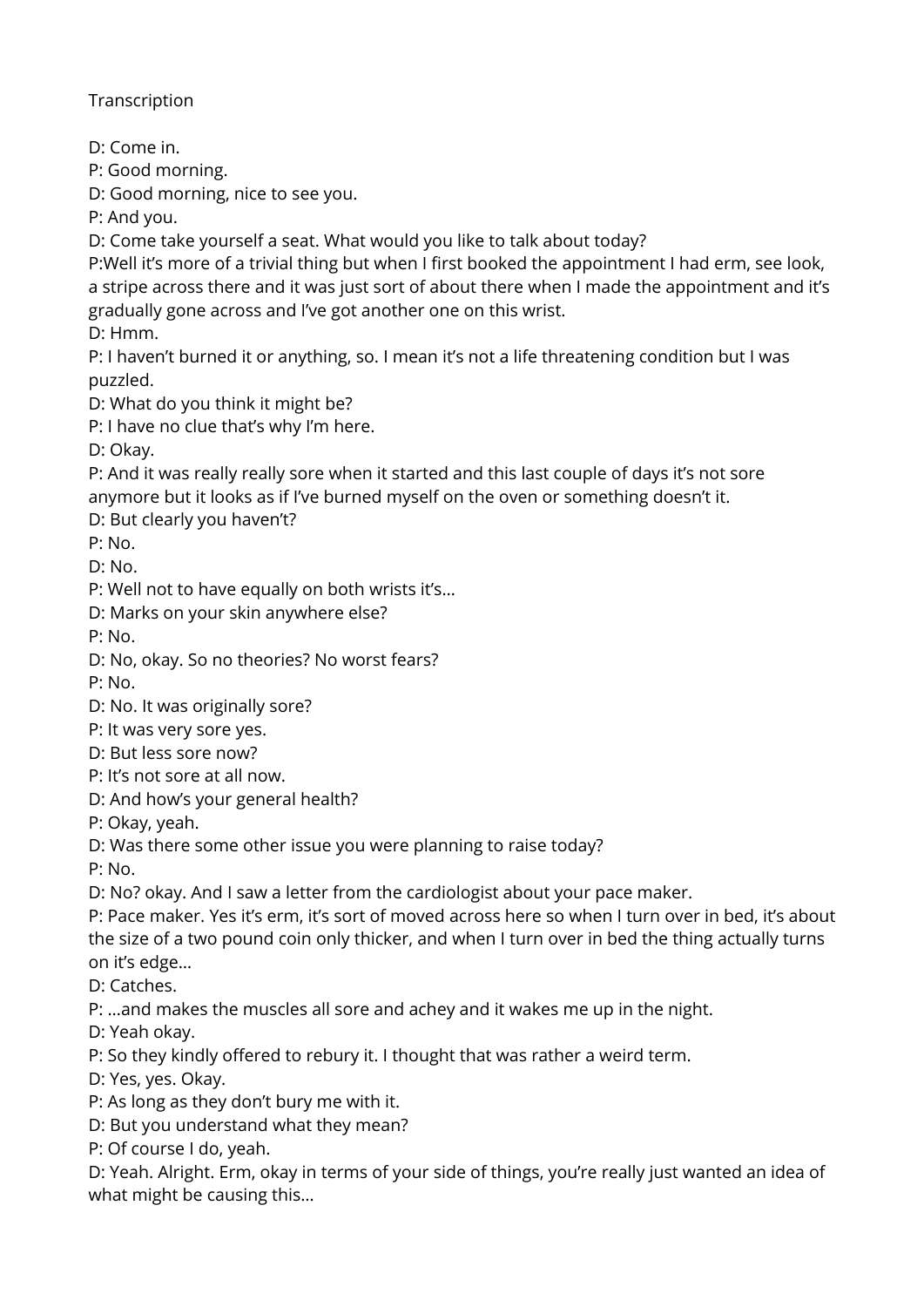P: Yes.

D: …and rule anything out that might be nasty?

P: I really just think, and as it sort of went along I just thought I don't know what it could be I can't even make a guess of what it could be. Can you?

D: Well let's have a closer look at your skin generally and that might be a helpful thing. Your weight's steady?

P: Yeah.

D: Yeah?

P: Sadly.

D: Breathing's okay?

P: Yes.

D: Joint's are okay?

P: Well apart from this loose implant.

D: Yeah, are you having anything done about that?

P: Yes, I'm on the waiting list to go for a revision but that might not be until October or November.

D: Heartburn wise, how are things?

P: Fine.

D: You're alright? Okay. Living on your own? Coping at home? Mobile enough?

P: I did have an episode about two weeks ago where this flared up and it was unfortunate at the time because you know I've got shoulder problems as well and they decided to have a hissy fit that day as well and I managed, I was in pain laying in bed so I went downstairs and settled on the settee and then I couldn't get up of the settee. I just could not and then I was dying to go to the loo and in the end I rang my neighbour and she's, a puff of wind, she's so small so she was trying to heave me off the settee and I said Maureen you're not going to, and fortunately she has a nephew lodging with her at the moment so she went and got him… D: Fab.

P: …and between…

D: Got you up and about.

P: …between the two of them they hauled me to my feet but it was a real, I, I was quite scared actually and erm…

D: Okay. I wonder…

P: …the next day everything returned to normal.

D: Couple of thought's related to that if that's okay in terms of temporary immobilities, is it worthwhile thinking about having some sort of emergency call system?

P: Well I did look into that, but most of the ones I explored, they just ring your neighbour.

D: Right.

P: I thought, well I can do that.

D: Well social services have a system where you can actually get…

P: I have had an occupational therapist coming from…

D: Yeah, that's the next thing I was going to ask about yeah.

P: …and he went around the house and had a look and that but that day he came I was very mobile, I didn't need my walking stick and he suggested a stair lift and I said only in my grave. D: Okay, so just thoughts…

P: But he didn't have anything to offer.

D: Yeah, thoughts related to that emergency buzzer system, it can work really well where you can either have a thing around your neck or around your wrist.

P: I know, I've used them when I had my knees done…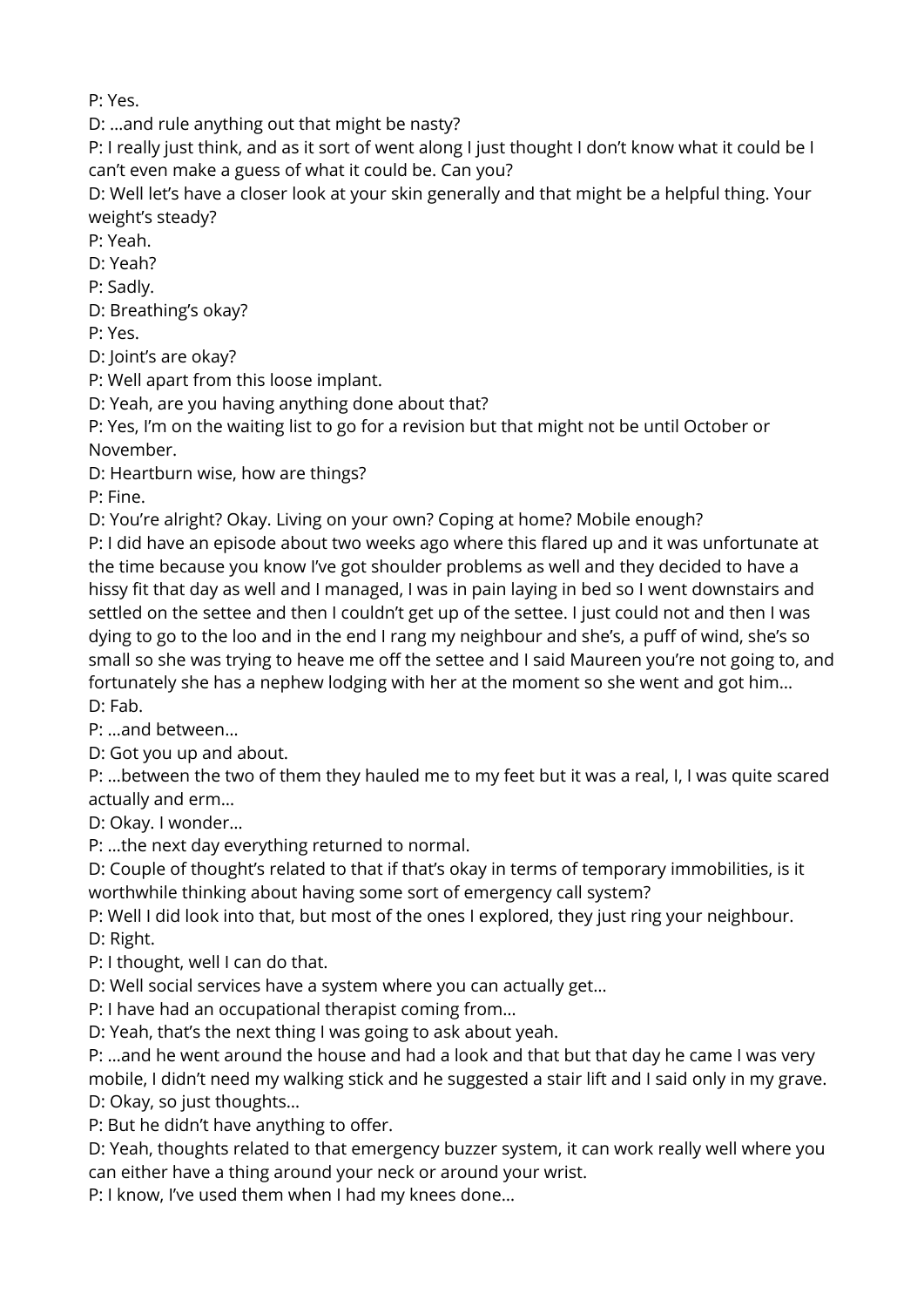D: Yeah. So you can actually call carers out.

P Yes.

D: So that might actually be worth while thinking about.

P: And erm, yeah I'll have to do a bit more Googling on that one.

D: Shall we have a closer look at your skin? Got no lesions in your mouth at all?

P: No.

D: No? Okay.

P: I hesitated because just at the moment I have lost a great chunk of tooth and I got bite marks on my tongue where the edge of the tooth keeps rubbing on it.

D: Have you, oh dear, okay.

P: I've got an appointment to go and see the dentist.

D: Fabulous.

P: It's not a very big cavity it's just the edge of the cavity is, erm…

D: Got you, okay. But no sore marks in your mouth at all?

P: No, no.

D: And no irregularities in the skin inside your mouth at all?

P: No, no.

D: No? Okay. Let's have a closer look at your skin.

P: What tickles me is the edge of this is really rough skin. You know, and it's dead white. It just…

D: Well you've got atrophic skin here but it started off inflamed and sore and now it's become quite thin and paper-like. Has it always been paper-like?

P: Even when it was that big it was really painful and then it sort of gradually crept across there and I thought if it gets all the way round is my hand going to drop off. That's stupid but you know it sort of makes you think, but it has a rough edge there. When you say atrophic skin can you erm…

D: So the skin's quite thin isn't it? You're not using any creams on this at all? P: No.

D: So that's five centimetres by about two and a half on that wrist.

P: Yeah.

D: It's interesting it's at the same point on both hands.

P: I know this is a peculiarity isn't it.

D: Five by two and a half, three again. Again it's very similar in shape and size, none on your ankles at all?

P: No.

D: But it originally was sore and that was you say a couple of weeks ago?

P: When it started it was probably nearer a month ago but I made the appointment two weeks ago.

D: Ah, okay, okay. So the pain has gone out of it?

P: And it's not hurting anymore.

D: Yeah.

P: It hasn't progressed actually since, in the last week. It hasn't got worse. But erm, and to be honest I was almost tempted to cancel the appointment but I thought I'd come and bother you anyway.

D: Thank you, consider myself bothered. Okay, well it doesn't look like anything nasty and that's reassuring isn't it and it doesn't seem to be bothering you too much. In fact if anything it's got a little bit better. Because the skin is so thin there you might choose to use a greasy moisturiser and I can prescribe some of that if you like.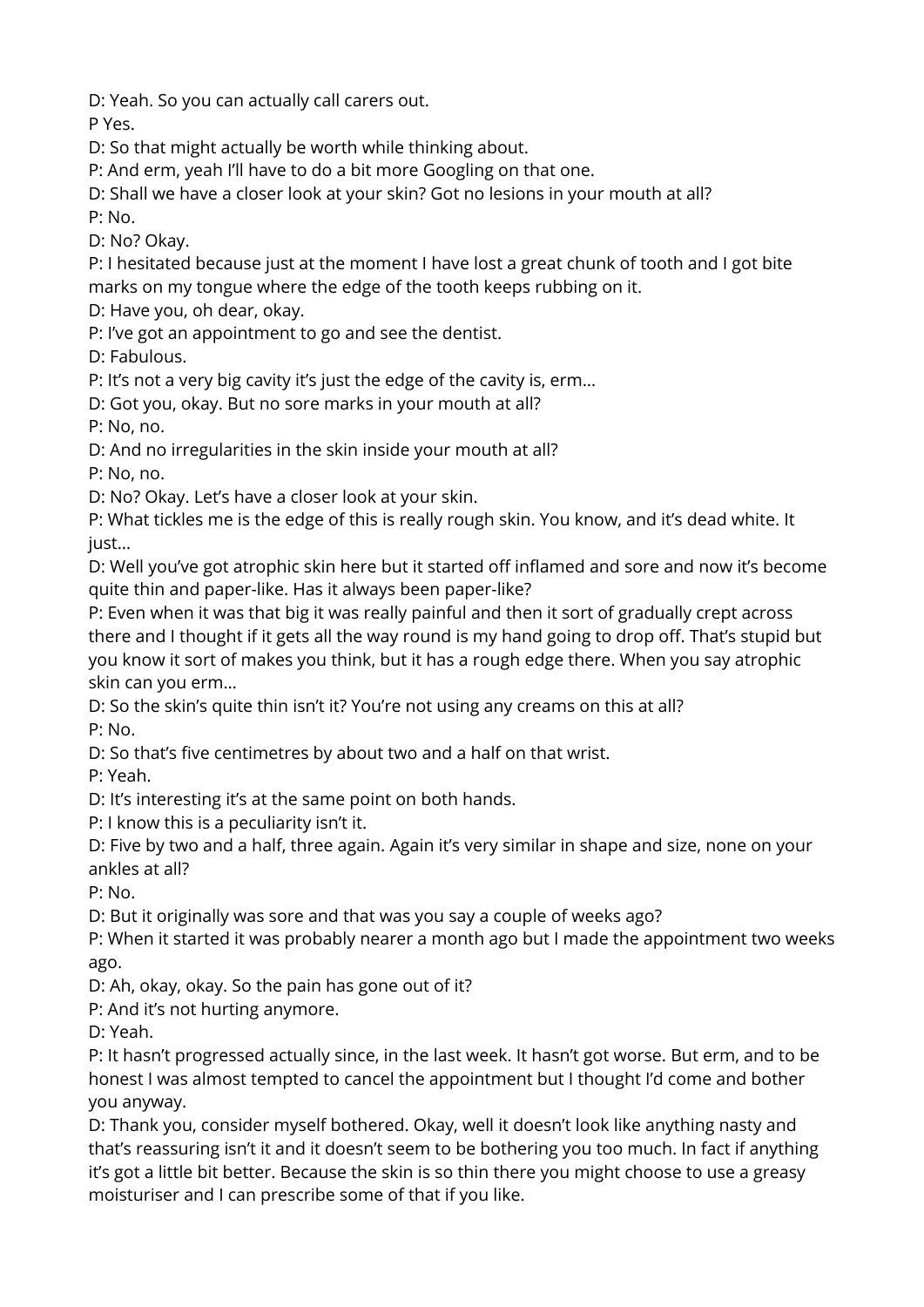P: Well, are you talking about a steroid?

D: Well, if it was sore…

P: Because I've got buckets full of them at home.

D: Well, can I ask you about steroid use because this type of change potentially could be caused by using steroids, but you're not using them on there?

P: I never put it on there and if, when, I do it on my perineum, Clobetasol.

D: I was going to ask you about that. So you've got areas of lichen sclerosus et atrophicus there?

P: That's right, yes.

D: And it could be, it could potentially be a related condition on your wrist here.

P: Yeah, and I also get some sore sort of eczema-ry type spots.

D: Do you mind me having a look at the eczema?

P: Not at all. I got them under control at the moment but sometimes they really weep.

D: So you get eczema intertrigo underneath your breast there?

P: Oh is that what it's called?

D: Yeah, yeah. Can I check in terms of…

P: So, and I sort of vary. I sort of go through a regime, I might use Clobetasol, Hydrocortisone cream or Daktacort and see which one works and I actually found that Canesten works.

D: I was going to suggest that Canesten probably works better than anything else. Your diabetes control is adequate at the moment?

P: Yeah, yeah.

D: Because sometimes it could be linked in with that as well.

P: Indeed, yes I did think of that, yes.

D: So, I think that this is a skin condition that's probably linked in with your lichen sclerosus et atrophicus that you've got down below.

P: I never thought of that.

D: It's kind of a little bit eczematous and red. There's a little bit of scale on that one but it's mostly just tissue thin isn't it?

P: It's never been wet anymore.

D: If it's sore then the steroids make a lot of sense but they will thin the skin further so I would probably stick with the greasy moisturiser, so something like Zeroderm ointment is quite good because it's kind of, it puts the natural oils back into the skin. Shall I prescribe you some of that at the moment?

P: Just a small tube.

D: Sure okay. What I would suggest is…

P: I've got so many huge tubes of things. I got one of Clobetasol and the metal tube is so stiff, I can't squeeze the stuff out.

D: Okay, do you need anymore for your perineum?

P: No not at all, I've got loads of it.

D: So what I'd suggest that we do…

P: In actual fact my lichen is pretty much under control at the moment which is a joy.

D: Okay so I need to see you again if it's persistently painful or ulcerated.

P: Yes. I'd be round here like a shot if it got ulcerated.

D: So I'll give you some Zeroderm at the moment for it. Does that all make sense? Do you want to ask any further questions?

P: No it all sounds logical. It just seemed really weird.

D: So you can have it as often as you want.

P: I've actually had to type out a little list of which product I use where and stick it on my